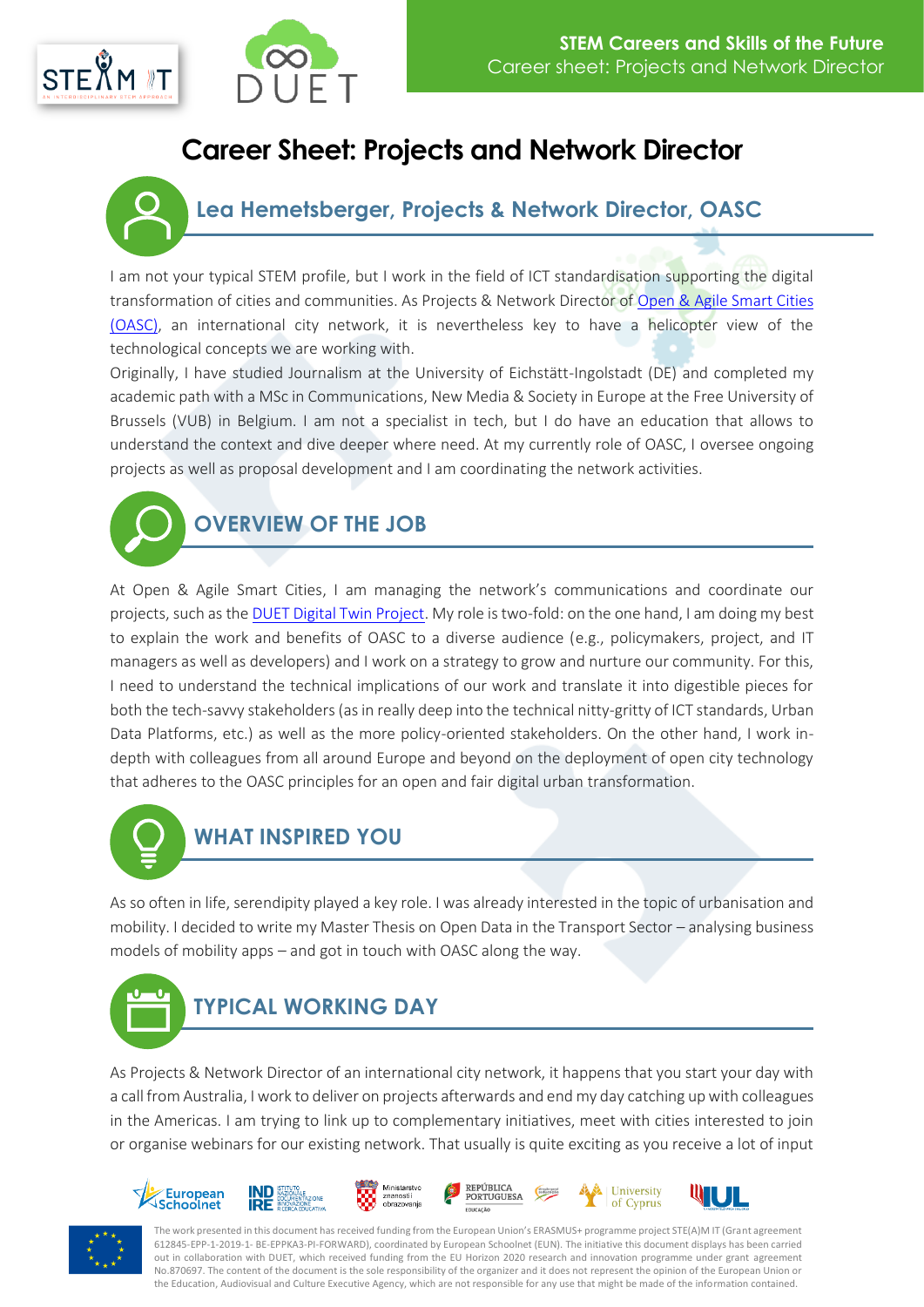



from the community, which in turn can be used to develop new projects. All with the ambition to make digital transformation of cities and communities faster, cheaper, and more impactful (Yes, standards can help with that  $\mathbb{Q}$ ).



I started off studying Journalism in Germany, where I learned the ins and outs of the craft - from writing stories, to producing radio and TV shows. After interning for one of Germany's major car manufacturers, I followed up with a master's degree in 'New Media and Society' at the Free University of Brussels (VUB). At was at VUB, where I first got in touch with smart cities, open data and OASC as part of my master's thesis. If someone had told me at the age of 18 that I would end up working for an international smart city network, supporting, and coordinating cutting-edge ICT projects in Europe as part of my job, I would have laughed straight into this person's face. Me? In ICT? No way. But here I am, and it is quite a fun job including the sometimes-astonished faces when I put my tech knowledge on the table. That being said, I am of course lightyears away from being a CTO, but it usually surprises people that I know what a context broker is.

What is important is that you might start off with something completely unrelated (like journalism) and nevertheless end up working for an international smart city network. If you are interested in tech, but you do not really want to go down the engineering path, you can also choose a subject in the humanities and specialise by selecting certain courses or pursuing internships. Internships during your studies can be also extremely helpful to find out what you do not want to do.



The basic skill for this job is curiosity and, because you are dealing with so many different stakeholders, you need quite a broad skill set ranging Social & Management Skills, to Analytical and Communication skills. It is hard to pin down a specific skill for the job as you can learn a lot while on the job and depending on the team that surrounds you.

Overall, I would rank communication skills as the highest, such as Active Listening, Collaboration, Non-Verbal Communications. In Project and Network Management, you should always have your feelers out to hear about current sentiments in the network as well as emerging trends, etc. And you should always be open to feedback and criticism. As a Network Manager, you might be trying out new tools, formats, etc to engage the community. Therefore, you should always ask: How can we improve things so that it is more valuable to you. It might be something completely different from what you and the team might have thought.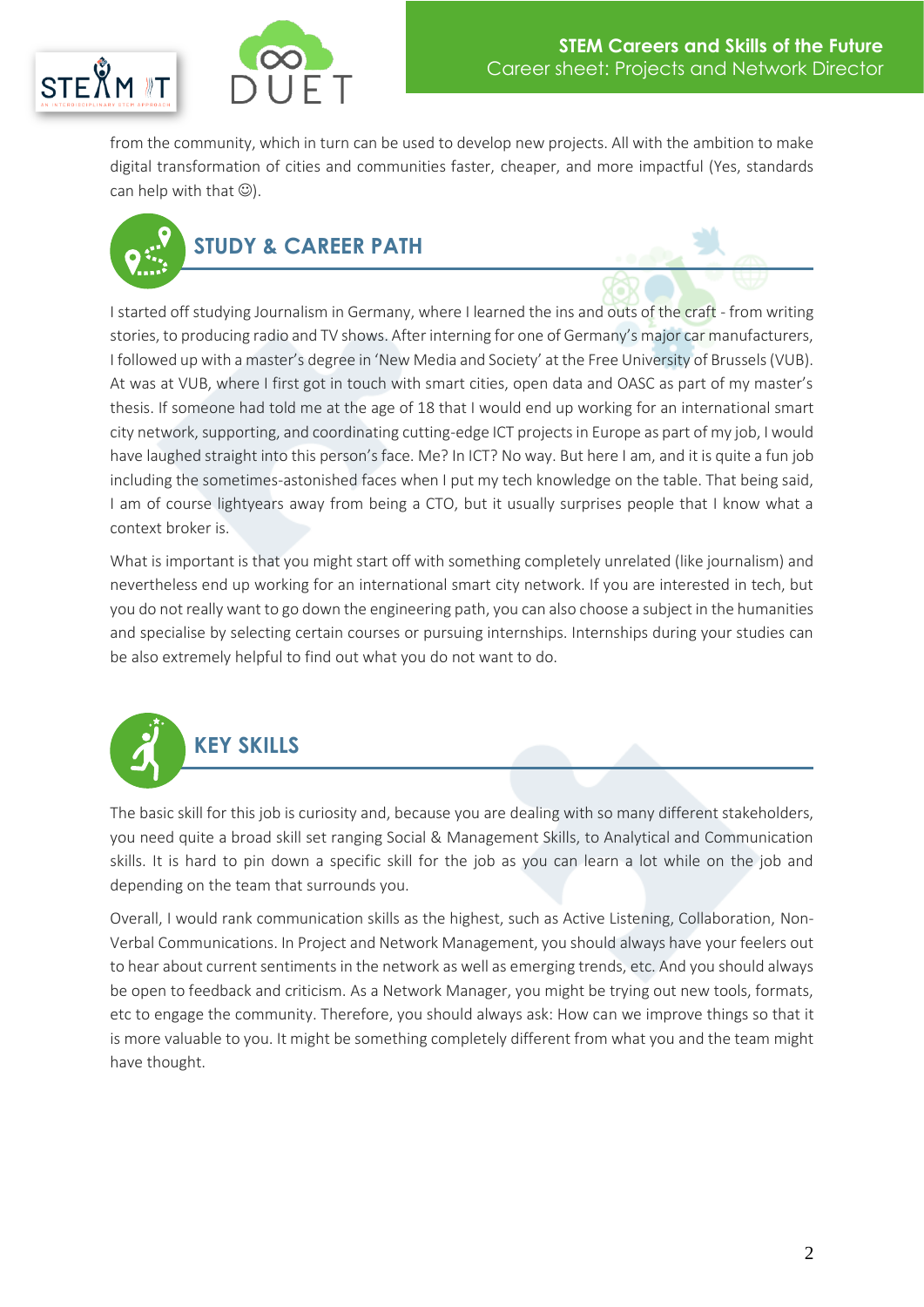





In this specific role, I work mainly with representatives of the public sector (local, regional, national, supra-national level), but also with researchers and business representatives. This is what makes my job so much fun: You get insights from so many different profiles in the ICT sector and beyond. Profiles include developers, foresight managers, business developers, policymakers, IT experts, standardisation experts. The list could go on and on.



At the moment, my job implies quite a lot of work. Not only within DUET. Digital Twins are the hype of this decade in the smart cities' domain. And now we must get it right so that the concept delivers on the promise.

Overall, there is so much to do, so many parties to link up to. How to you keep it strategically relevant and to what extent can you improve workflows to make them more efficiently? These are main questions that I am asking myself regularly.



Every student is different, so a general advice is quite difficult. For starters, there are many ways to reach your dream job, but sometimes it turns out that, what you thought was your dream job, is not. If that happens, keep your cool. If you dream of becoming an engineer/developer and work with a city to improve how things are going. Do it. Cities & communities need you.



While I am not the one in a position to give advice to teachers and parents, I hope that all of us can, at some point, leave our biases behind and our perception of how certain roles in society should be filled and especially by whom. Girls can be engineers and developers just as fine as boys and boys can by social workers just as much as girls.



Find out more about the projec[t https://www.digitalurbantwins.com/](https://www.digitalurbantwins.com/)

Or about women in ICT[: https://www.digitalurbantwins.com/womeninict](https://www.digitalurbantwins.com/womeninict)